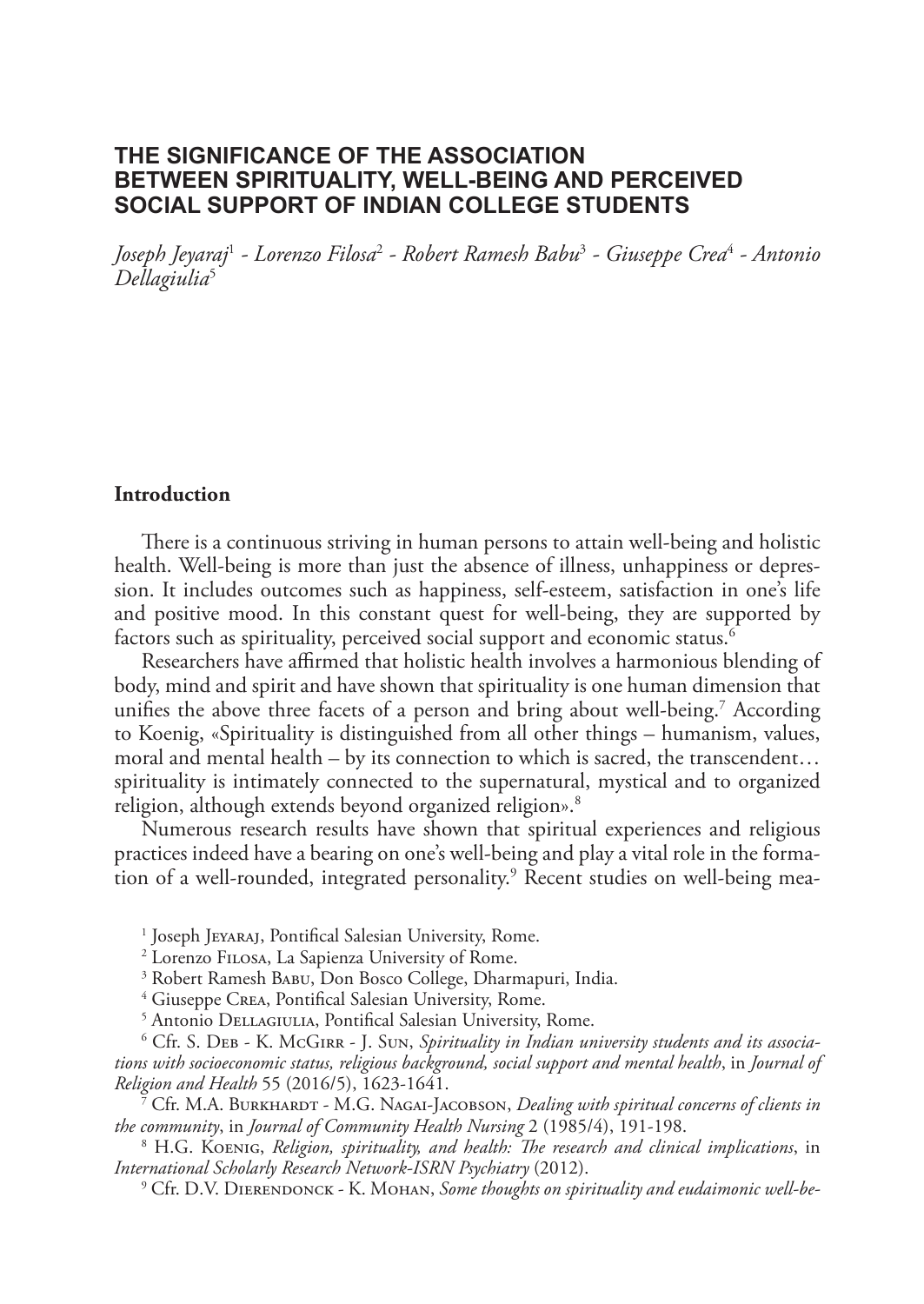sures have shown a close association between positive affect and spiritual experiences in spiritually oriented people, which enables them to exhibit a more positive outlook and a higher level of well-being than those who are not spiritually oriented.<sup>10</sup>

Together with the spiritual inner resources a person possesses, the support they receive from others can help individuals to relate better and resolve conflicts that may arise in their social interactions.<sup>11</sup> Spirituality and social support are mutually supportive because people become truly healthy and happy when they practice "socio-spiritual" values such as forgiveness, compassion, love and relating meaningfully with God, others and nature.<sup>12</sup>

There are several ways through which social relationships can influence health and well-being. According to Cohen,<sup>13</sup> social support is one of the three social relationship constructs that are strongly related to health (along with social integration and negative interactions). Along with many definitions, $14$  social support has been rightly described as an integrated construct that portrays the physical and psychological comfort given to individuals which could produce beneficial outcomes<sup>15</sup> and that perceived social support is a major source of subjective well-being for adolescents.16 It also «eliminates or reduces effects of stressful experiences

*ing*, in *Mental Health, Religion and Culture* 9 (2006/3), 227-238; D.N. Elkins, *Psychotherapy and spirituality. Toward a theory of the soul*, in *Journal of Humanistic Psychology* 35 (1995) 78-98; K. Mohan, *Spirituality and well-being. An overview*, in C. Matthijs (ed.), *Consciousness and Transformation*, Pondicherry Sri Aurobindo 2001, 227-253.

10 Cfr. J.E. Yonker - A.C. Schnabelrauch - L.G. DeHaan, *The relationship between spirituality and religiosity on psychological outcomes in adolescents and emerging adults: a meta-analytic review*, in *Journal of Adolescence* 35 (2012/2), 299-314; J.E. Jacobs - S. Lanza - D.W. Osgood - J.S. Eccles - A. Wigfield, *Changes in children's self-competence and values: gender and domain differences across grades one through twelve*, in *Child Development* (2002) n. 73, 509-527; J.E. Kennedy - H. Kanthamani - K. Palmer, *Psychic and spiritual experiences, health, well-being and meaning in life*, in *Journal of parapsychology* 58 (1994) 353-383.

<sup>11</sup> Cfr. L.M. RICHARDSON GIBSON - V. PARKER, *Inner resources as predictor of psychological well-being in middle-income African American breast cancer survivors*, in *Cancer Control* (2003) n. 10, 52-59; S. King - D.N. Nicol, *Organizational enhancement through recognition of individual spirituality. Reflections on Jacques and Jung*, in *Journal of Organizational Change Management* 12 (1999) 234-242.

<sup>12</sup> Cfr. M. TRIPATHI - H.S. ASTHANA, *Spirituality and religiosity as coping strategies in terminal illness*, in *Indian Journal of Health and Wellbeing* (2013/4), 1180-1184.

13 Cfr. S. Cohen, *Social relationships and health*, in *American psychologist* 59 (2004/8), 676.

14 Cfr. M. Barrera, *Distinctions between social support concepts, measures, and models*, in *American journal of community psychology* 14 (1986/4), 413-445.

15 Cfr. B.A. Israel - S.J. Schurman, *Social support, control and the stress process*, in K. Glanz - F.M. Lewis - B.K. Rimer (edd.), *Health Behaviour and Health Education*, San Francisco CA 1990, 187-215; C.K. Malecki - M.K. Demaray, *What type of support do they need? Investigating student adjustment as related to emotional, appraisal, information, and instrumental support*, in *School Psychology Quarterly* 18 (2003/3), 231-252.

16 Cfr. P.S. Chu - D.A. Saucier - E. Hafner, *Meta-analysis of the relationships between social support and well-being in children and adolescents*, in *Journal of Social and Clinical Psychology* 29 (2010/6), 624-645; D. Mahanta - M. Aggarwal, *Effect of perceived social support on life satisfac-*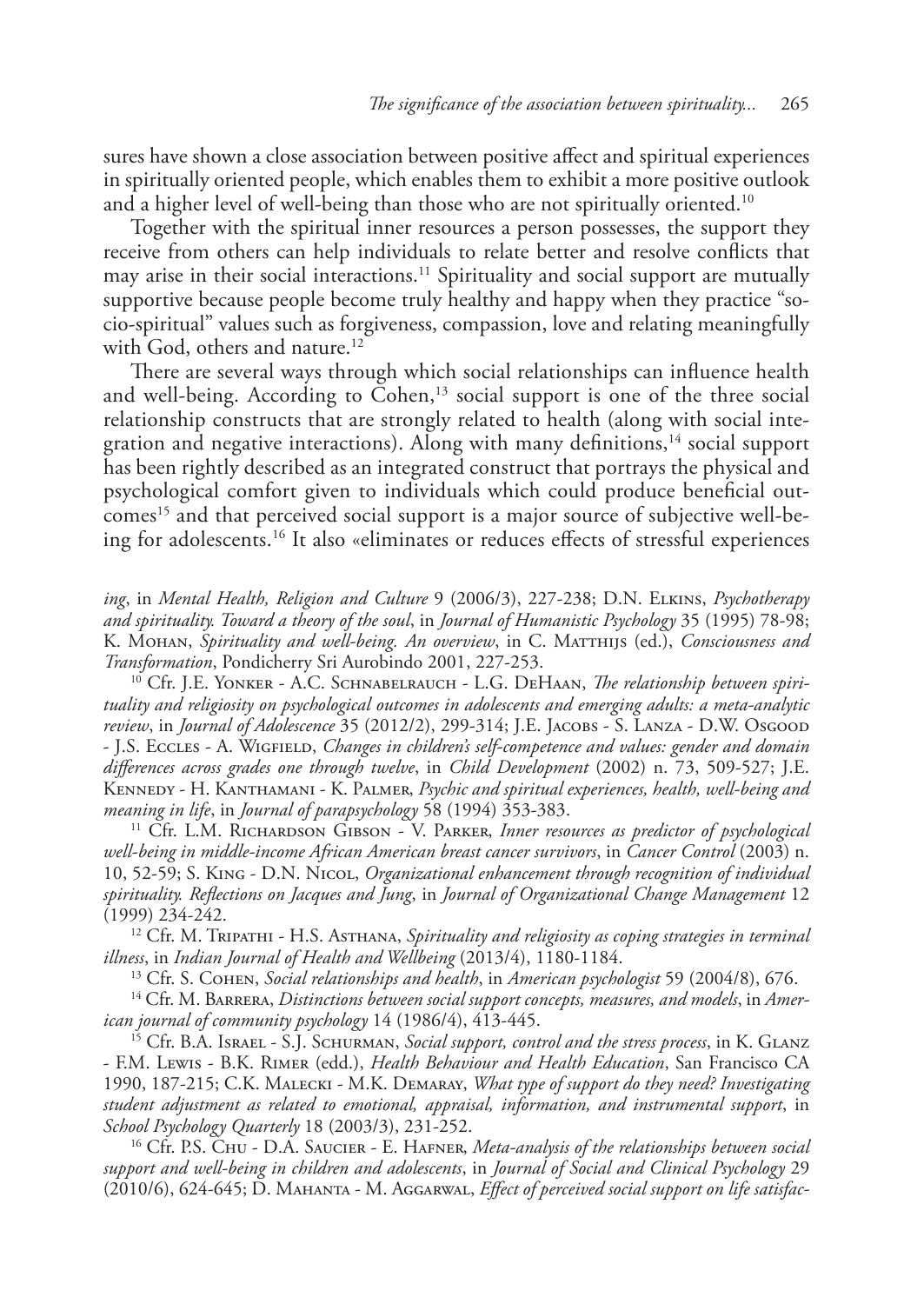by promoting less threatening interpretations of adverse events and effective coping strategies».<sup>17</sup>

A major issue to be addressed while studying social support is culture.<sup>18</sup> In fact, people seeking social support depend on the norms and concerns of a given culture. In a collectivistic context (such as India), when people have some personal problems, since community welfare is more important than personal welfare in the eastern culture, they tend to seek social support to a lesser extent than westerners and thus try to preserve harmony and peace.<sup>19</sup>

Our aim in this study is to explore the association between the experience of well-being, the status of spirituality and perceived social support of college students in South India.

#### **1. Hypotheses**

a) Psychological well-being of Indian college students is significantly associated with spirituality and social support.

b) Spirituality is significantly associated with social support.

c) With regard to gender, there is a significant difference between males and females in spirituality and social support but no significant differences in well-being.

d) Spirituality of Indian college students with a very low income background is significantly lower than the spirituality of those of higher income background.

#### **2. Sample and Procedure**

The sample was drawn from an Arts & Science College in a small town in Tamil Nadu, India. After obtaining written permission from the Principal of the college and informed consent from the students, the questionnaires were administered to them in groups of about 100 each. Demographic variables of age, gender, exam results, religious affiliation, family income of parents and domicile details were also collected.

 $954$  students of the 2<sup>nd</sup> and 3<sup>rd</sup> years (women: 22.4%, 2nd year: 50.2%) belonging to 10 different Under Graduate courses completed self-report questionnaires. The response rate was 100%. Mean age was 19.48 years, SD = .94 years (range 17.34 - 26.52 years). Socio-demographic data, presented in Tab.1 indicate that the majority of the students come from the low-income group (70.1%), live with their parents (87.1%) and belong to the Hindu religion (91.2%).

*tion of university students*, in *European Academic Research* 1 (2013/6), 1083-1094.

17 S. Cohen, *Social relationships and health*, cit., 677.

18 Cfr. S.E. Taylor - D.K. Sherman - H.S. Kim - J. Jarcho - K. Takagi - M.S. Dunagan, *Culture and social support: Who seeks it and why?*, in *Journal of personality and social psychology* 87 (2004/3), 354.

19 Cfr. *ibid*.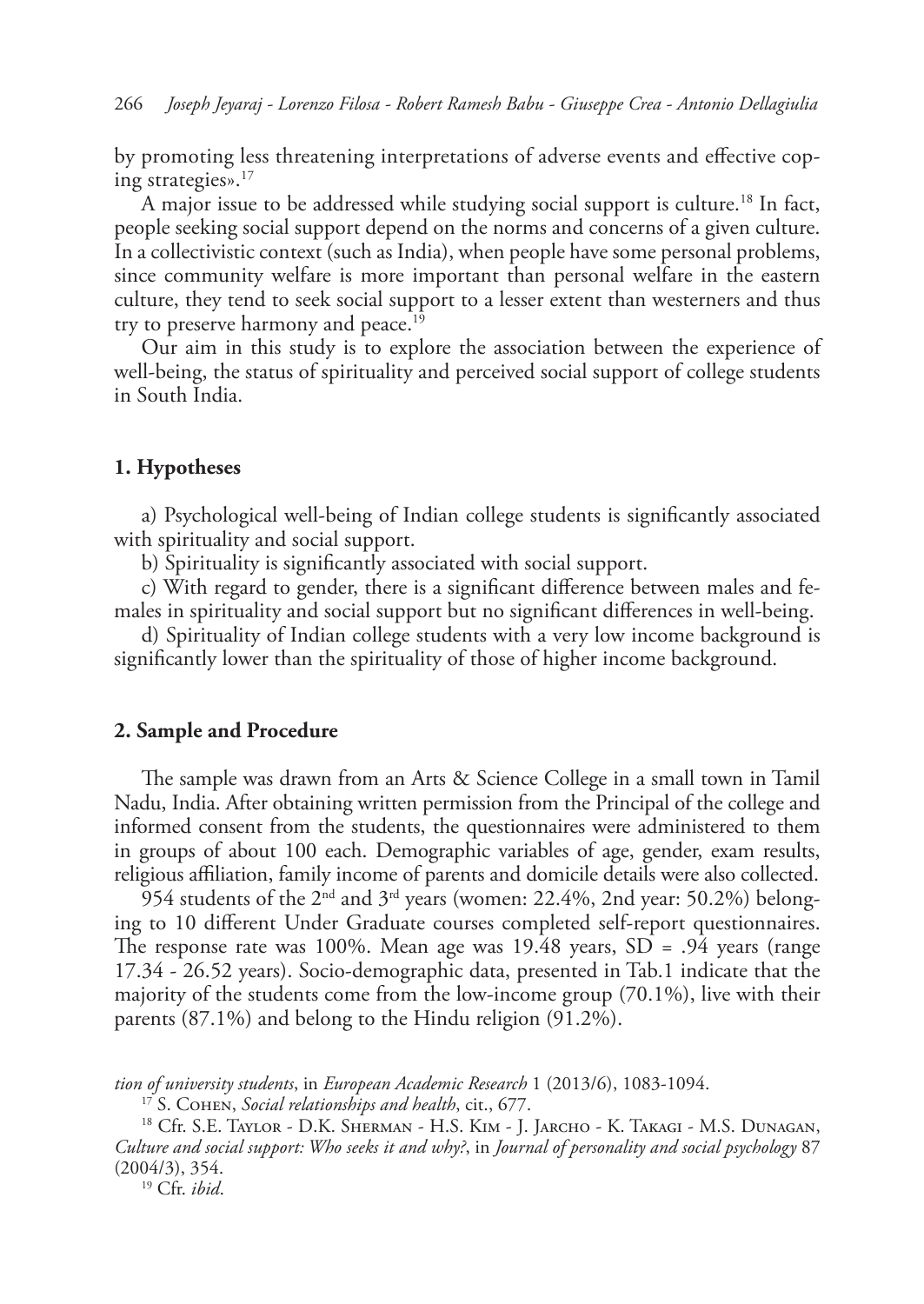### **3. Well-being Index - WHO 5**

The 5-item World Health Organization *Well-Being Index* (WHO-5; Psychiatric Research Unit - *WHO, 1998*) is a global rating scale that measures perceived subjective well-being. WHO equates mental health to positive well-being, therefore WHO-5 has been developed as a short, self-administered questionnaire containing positively worded items related to positive mood, vitality and general interests. Studies have shown that emotional functioning can be measured reliably and can be used as a screener for depression.20

The participants were asked to rate how well each of the 5 statements applies to them in the previous two weeks. The scores were then computed using the Likert scale from 0 (none of the time) to 5 (all the time). Thus, the raw score could be between 25 (maximal well-being) and 0 (absence of well-being).

In our sample Cronbach's alpha was .70.

| Sample characteristics          |                    |
|---------------------------------|--------------------|
| Age (years)                     | $19.48$ (SD=.94)   |
| <b>Gender</b>                   |                    |
| Male                            | 77.6%              |
| Female                          | 22.4%              |
| Course of study                 |                    |
| English Literature              | 9.2%               |
| Mathematics                     | 22.4%              |
| Physics                         | 8.5%               |
| Chemistry                       | 16.9%              |
| <b>Computer Science</b>         | 10.8%              |
| <b>Computer Applications</b>    | 6.4%               |
| Digital Print Media             | 3.4%               |
| <b>Business Administration</b>  | 5.0%               |
| Commerce                        | 8.5%               |
| B. Com -                        | 8.8%               |
| Year of study                   |                    |
| 2nd                             | 50.2%              |
| 3 <sup>rd</sup>                 | 49.4%              |
| <b>Previous semester result</b> | $63.92$ (SD=11.19) |
| <i><b>Arrears</b></i>           |                    |
| Due to absence                  | 7.4%               |

*Table 1. Sample Characteristics*

20 C.W. Topp - S.D. Ostergarrd - S. Sondergaard - P. Bech, T*he WHO-5 well-being index: A systematic review of the literature,* in *Psychotherapy and Psychosomatics* 84 (2015) 167-176.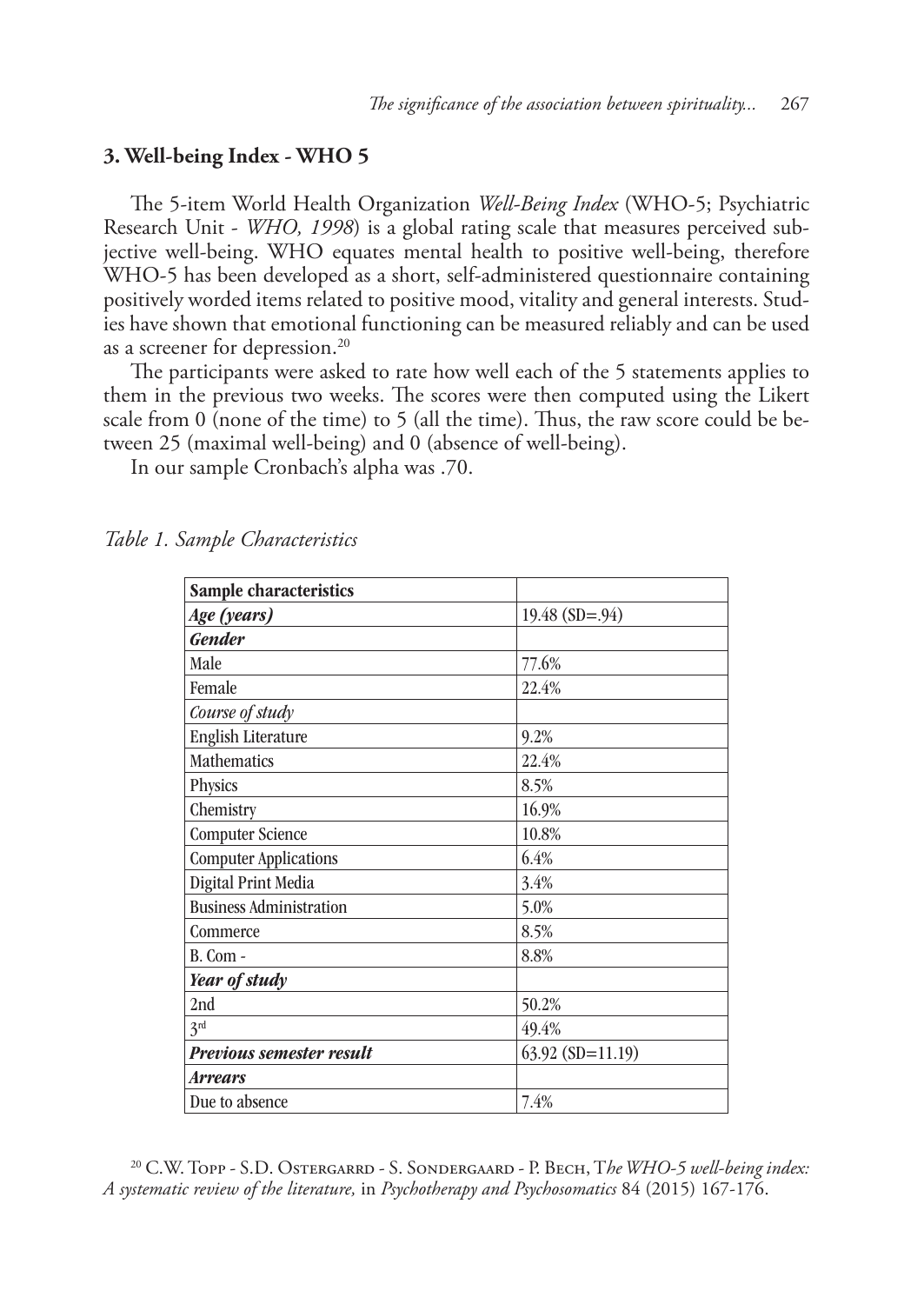| Due to failure                    | 63.8% |
|-----------------------------------|-------|
| <b>Income of parent (monthly)</b> |       |
| Rs. $5,000 -$ Rs. $10,000$        | 70.1% |
| Rs. 10,000 - Rs. 20,000           | 21.9% |
| Rs. 20,000 - Rs. 30,000           | 5.5%  |
| Rs. 30,000 - Rs. 40,000           | 1.0%  |
| Rs. 40,000 and above              | 1.5%  |
|                                   |       |
| <b>Religion</b>                   |       |
| Christian                         | 7%    |
| Hindu                             | 91.2% |
| Muslim                            | 1.5%  |
| <b>Other</b>                      | 0.1%  |
| Non-believer                      | 0.2%  |
| <b>Residence</b>                  |       |
| Parents                           | 87.1% |
| Relatives                         | 3.8%  |
| Friends / Rooms                   | 3.8%  |
| Hostel                            | 4.9%  |
| <b>Other</b>                      | 0.3%  |

### **4. Measures**

#### 4.1. *Multidimensional Scale of Perceived Social Support - MSPSS*

The *Multidimensional Scale of Perceived Social Support* (MSPSS)21 is a self-report questionnaire that assesses the subjective perspective of social support. It is a 12-item scale, measured on a 7-point Likert scale ranging from very strongly disagree (1) to very strongly agree (7). The respondents' data was computed to measure the perceived adequacy of support that the student receives from three important sources namely, *family* (items 3, 4, 8, and 11), *friends* (items 6, 7, 9, and 12) and *significant other* (items 1, 2, 5, and 10). The total scores derived from these 3 factors give us the level of perceived social support and the manner in which it helps them to manage their stress.22

In our sample Cronbach's alpha for total perceived social support was .84. For the three different dimensions, the alpha was as follows: Family = .75; Friends = .79; Significant other = .80.

<sup>21</sup> Cfr. G.D. Zimet - N.W. Dahlem - S.G. Zimet - G.K. Farley, *The multidimensional scale of perceived social support*, in *Journal of Personality Assessment* 52 (1988) 30-41.

 $22$  Cfr. D. Mahanta - M. Aggarwal, *Effect of perceived social support on life satisfaction of university students*, cit.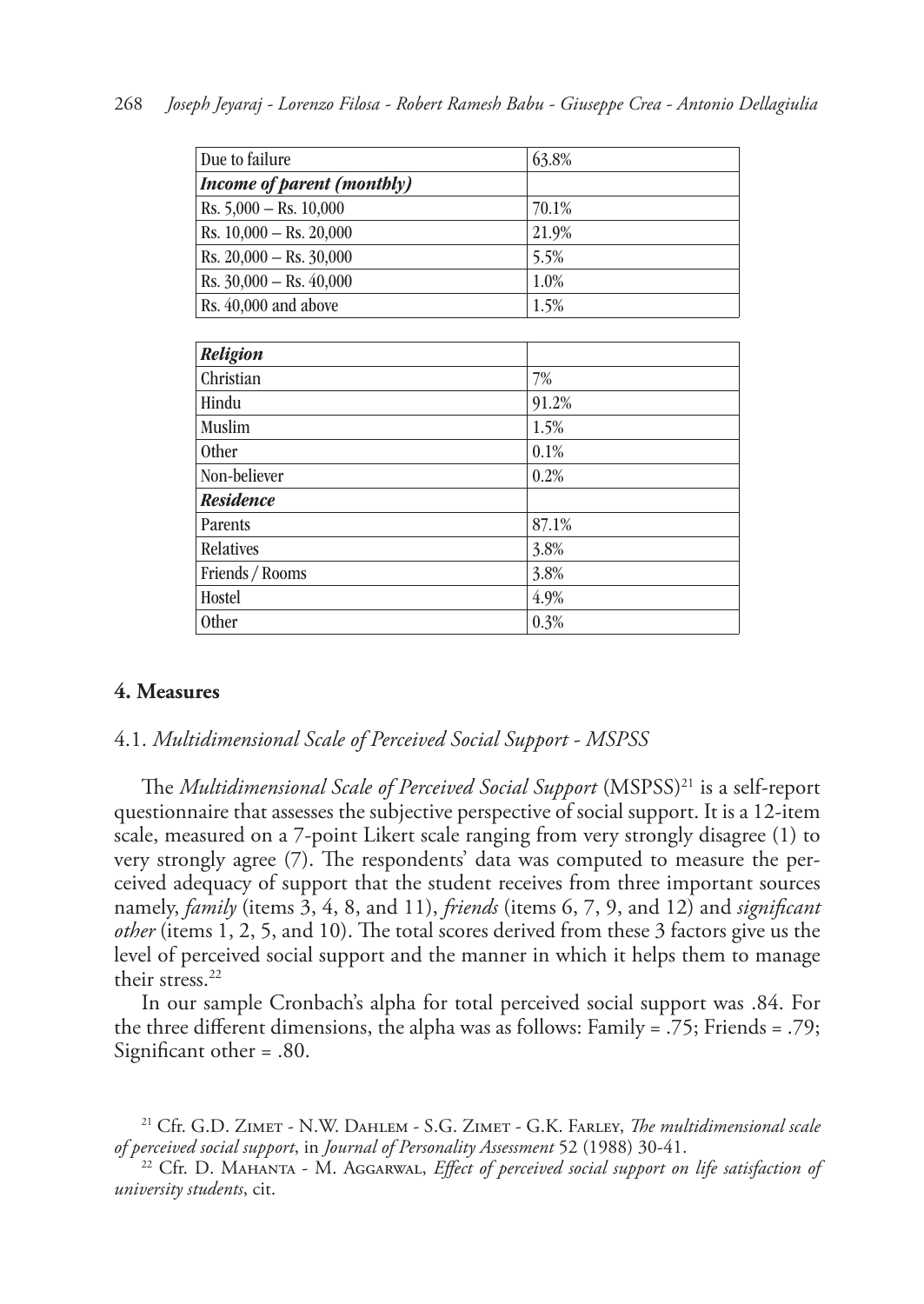### 4.2. *Spirituality Assessment Scale - SAS*

*The Spirituality Assessment Scale* (SAS)<sup>23</sup> is a self-report questionnaire that assesses one's subjective perspective of spirituality. It is a 28-item scale having four subscales and measured on a 6-point Likert scale ranging from strongly disagree (1) to strongly agree (6), the total instrument having an alpha coefficient of 0.92. The data of respondents was computed to measure their perceived spirituality based on four separate dimensions of spirituality namely, Purpose or Meaning in life (items 18, 20, 22, 28), Innerness (items 8, 10, 12, 14, 16, 17, 23, 24, 27), Interconnectedness (1, 2, 4, 6, 7, 9, 19, 25, 26) and Transcendence (3, 5, 11, 13, 15, 21). The total scores derived from these four subscales give us the grade of perceived spirituality (Howden, 1993).

In our sample Cronbach's alpha for the total perceived spirituality was .85.

### **5. Results and Discussion**

Bivariate correlation was computed in order to test the association between the variables. T-test of independent samples was done to test gender differences. A oneway ANOVA was performed to test differences in three groups of low, medium and high income background. Analysis was performed using the statistical software SPSS, version 25, and JASP, version 0.8.5.

### 5.1. *Association between variables*

Correlation between variables being measured along with their alpha of Cronbach are reported in tab. 2.

|                         |       |     |       |     |       |     |       |     |       |     | Cron-<br>bach's $\alpha$ |
|-------------------------|-------|-----|-------|-----|-------|-----|-------|-----|-------|-----|--------------------------|
| 1.WHO                   |       |     |       |     |       |     |       |     |       |     | 0.704                    |
| 2.SAS                   | 0.279 | *** |       |     |       |     |       |     |       |     | 0.854                    |
| 3.MSSP<br><b>TOT</b>    | 0.282 | *** | 0.511 | *** |       |     |       |     |       |     | 0.838                    |
| 4.MSSP PP               | 0.227 | *** | 0.424 | *** | 0.821 | *** |       |     |       |     | 0.800                    |
| 5.MSSP FR               | 0.176 | *** | 0.365 | *** | 0.775 | *** | 0.468 | *** |       |     | 0.788                    |
| $6.$ MSSP<br><b>FAM</b> | 0.255 | *** | 0.394 | *** | 0.71  | *** | 0.395 | *** | 0.316 | *** | 0.750                    |

*Table 2. Pearson Correlations – Total Sample (Table 1)*

 $*$  p < .05,  $*$  p < .01,  $*$   $*$  p < .001

<sup>23</sup> Cfr. W.L. Howden, *Development and psychometric characteristics of the Spirituality Assessment Scale*, Texas 1993.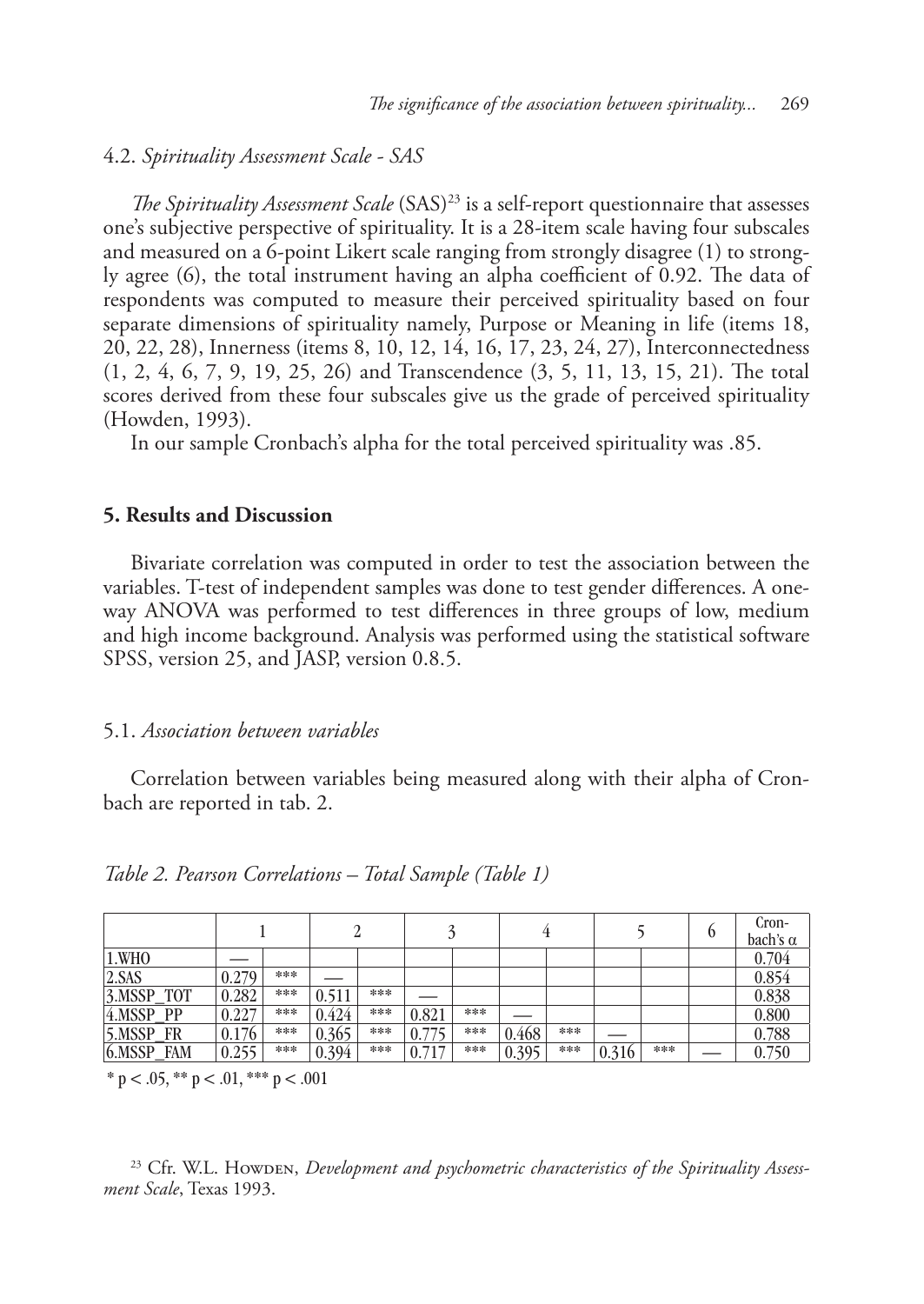Bivariate correlation results show that well-being is positively associated with spirituality *r*(952) = .28, *p* < .001. Prayer experiences like meditation, yoga, reflective silence, reading of Scriptures help young people to experience spiritual well-being. Studies done among college students, especially in India regarding the association between their well-being and spirituality evidence this finding.<sup>24</sup>

Similar results have been found for well-being and perceived social support,  $r(952) = .28$ ,  $p < .001$ . Well-being is positively associated with all the three specific dimensions of the Social Support scale, namely significant other (MSSP\_PP), *r*(952) = .23, *p* < .001, friends (MSSP\_FR) *r*(952) = .18, *p* < .001, and family (MSSP\_ FAM),  $r(952) = .26$ ,  $p < .001$ . Research on adolescents in India have shown that social support received from parents, friends and significant persons enhances their well-being and satisfaction with life.<sup>25</sup>

Furthermore, a medium association has been found between spirituality and social support  $r(952) = .51$ ,  $p < .001$ . This finding is significant because, as earlier studies have shown, social support is a good predictor of growth in spirituality.<sup>26</sup>

#### 5.2*. Gender differences*

This study also investigated the differences between females and males in the level of the constructs involved. The Pearson correlations according to gender are presented in Tab. 3.

Independent Samples T*-*Tests were performed and the results obtained support the idea that there are some differences in the level of spirituality. In fact, females' score of spirituality is significantly higher  $(M = 133.77, S.D. = 14.26)$  than that of males (M = 128.57, S.D. = 16.52),  $t(943) = -4.134$ , p < .001, although with a low effect size Cohen's  $d = -0.324$ . This result is very similar to that of very recent studies done in India, firstly among 300 college students (150 males and 150 females) in Rajkot and among 600 college students in Ahmedabad, wherein the spirituality level of female students was found to be higher than that of male students.<sup>27</sup>

<sup>24</sup> Cfr. M.A. KHAN - M. SHIRAZI - M. AHMED, Spirituality and life satisfaction among adoles*cents in India*, in *Journal of Subcontinental Researches* 3 (2011/7), 71-84; H.G. Koenig, *Religion, spirituality, and health: The research and clinical implications*, cit.; K. Mohan, *Spirituality and well-being. An overview*, in C. Matthijs (ed.), *Consciousness and Transformation*, cit.; M. Tripathi - H.S. Asthana, *Spirituality and religiosity as coping strategies in terminal illness*, cit.

25 Cfr. P.S. Chu - D.A. Saucier - E. Hafner, *Meta-analysis of the relationships between social support and well-being in children and adolescents*, cit; S. Deb - K. McGirr - J. Sun, *Spirituality in Indian university students and its associations with socioeconomic status, religious background, social support and mental health*, cit.; D. Mahanta - M. Aggarwal, *Effect of perceived social support on life satisfaction of university students*, cit.

26 Cfr. S. Deb - K. McGirr - J. Sun J., *Spirituality in Indian university students and its associations with socioeconomic status, religious background, social support and mental health*, cit.

27 Cfr. T.L. Zalawadia, *Efficacy of gender and religious status on spiritual intelligence and psychological well-being of college students*, in *The International Journal of Indian Psychology* 4 (2017/3),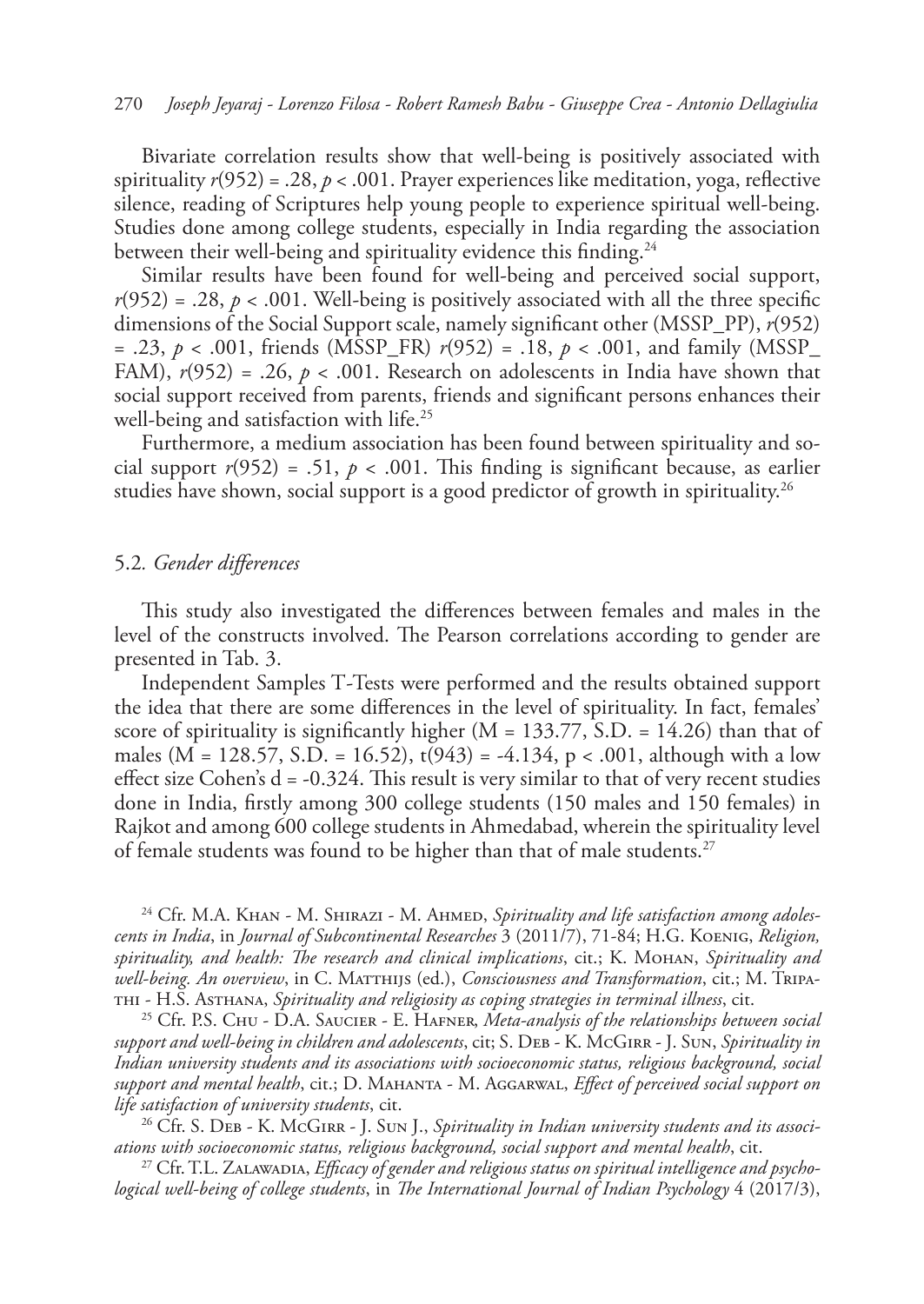|                 |       | <b>WHO</b> | <b>SAS</b> |     | <b>MSSP TOT</b> |     | <b>MSSP PP</b> |     | <b>MSSP FR</b>  |     | <b>MSSP FAM</b> |     |
|-----------------|-------|------------|------------|-----|-----------------|-----|----------------|-----|-----------------|-----|-----------------|-----|
| <b>WHO</b>      |       |            | 0.304      | *** | 0.342           | *** | 0.247          | *** | 0.242           | *** | 0.274           | *** |
| <b>SAS</b>      | 0.267 | ***        |            |     | 0.455           | *** | 0.346          | *** | 0.289           | *** | 0.365           | *** |
| <b>MSSP TOT</b> | 0.259 | ***        | 0.510      | *** |                 |     | 0.785          | *** | 0.742           | *** | 0.681           | *** |
| <b>MSSP PP</b>  | 0.211 | ***        | 0.424      | *** | 0.825           | *** |                |     | 0.348           | *** | 0.345           | *** |
| <b>MSSP FR</b>  | 0.154 | ***        | 0.379      | *** | 0.788           | *** | 0.500          | *** |                 |     | 0.251           | *** |
| MSSP FAM        | 0.242 | ***        | 0.386      | *** | 0.718           | *** | 0.389          | *** | $ 0.329\rangle$ | *** |                 |     |

*Table 3. Pearson Correlations – Males & Female*

 $* p < .05, ** p < .01, *** p < .001;$  Males below the diagonal, Females above the diagonal.

Similar results have been found for the total score of perceived social support. Females' score of perceived social support is significantly higher  $(M = 5.60, S.D. =$ 0.97) than males' score  $(M = 5.20, S.D. = 1.11)$ ,  $t(952) = -4.741$ ,  $p < .001$ , although with a low effect size Cohen's d = -0.368. An earlier study done among 100 college students in Delhi, India has shown similar results; females' total score of social support is higher than that of males and in both the studies, females' score of support from parents is significantly higher (Cohen's  $d = -0.438$ ) than that of males.<sup>28</sup>

|            | Group  | N   | Mean   | <b>SD</b> | <b>SE</b> |
|------------|--------|-----|--------|-----------|-----------|
| <b>WHO</b> | Male   | 740 | 2.50   | 1.03      | 0.038     |
|            | Female | 214 | 2.67   | 1.11      | 0.076     |
| <b>SAS</b> | Male   | 736 | 128.57 | 16.52     | 0.609     |
|            | Female | 209 | 133.77 | 14.26     | 0.986     |
| MSSP TOT   | Male   | 740 | 5.20   | 1.11      | 0.041     |
|            | Female | 214 | 5.60   | 0.97      | 0.066     |
| MSSP PP    | Male   | 740 | 5.02   | 1.51      | 0.056     |
|            | Female | 214 | 5.67   | 1.41      | 0.096     |
| MSSP FR    | Male   | 740 | 5.18   | 1.43      | 0.053     |
|            | Female | 214 | 5.31   | 1.38      | 0.095     |
| MSSP FAM   | Male   | 740 | 5.40   | 1.33      | 0.049     |
|            | Female | 214 | 5.81   | 1.15      | 0.079     |

*Table 4. Group Descriptives*

88-95; A. Desai, *Efficacy of gender and age on spirituality and psychological well-being of adults*, in

*The International journal of Indian Psychology* 3 (2016/2), 83-92. 28 Cfr. D. Mahanta - M. Aggarwal, *Effect of perceived social support on life satisfaction of university students*, cit.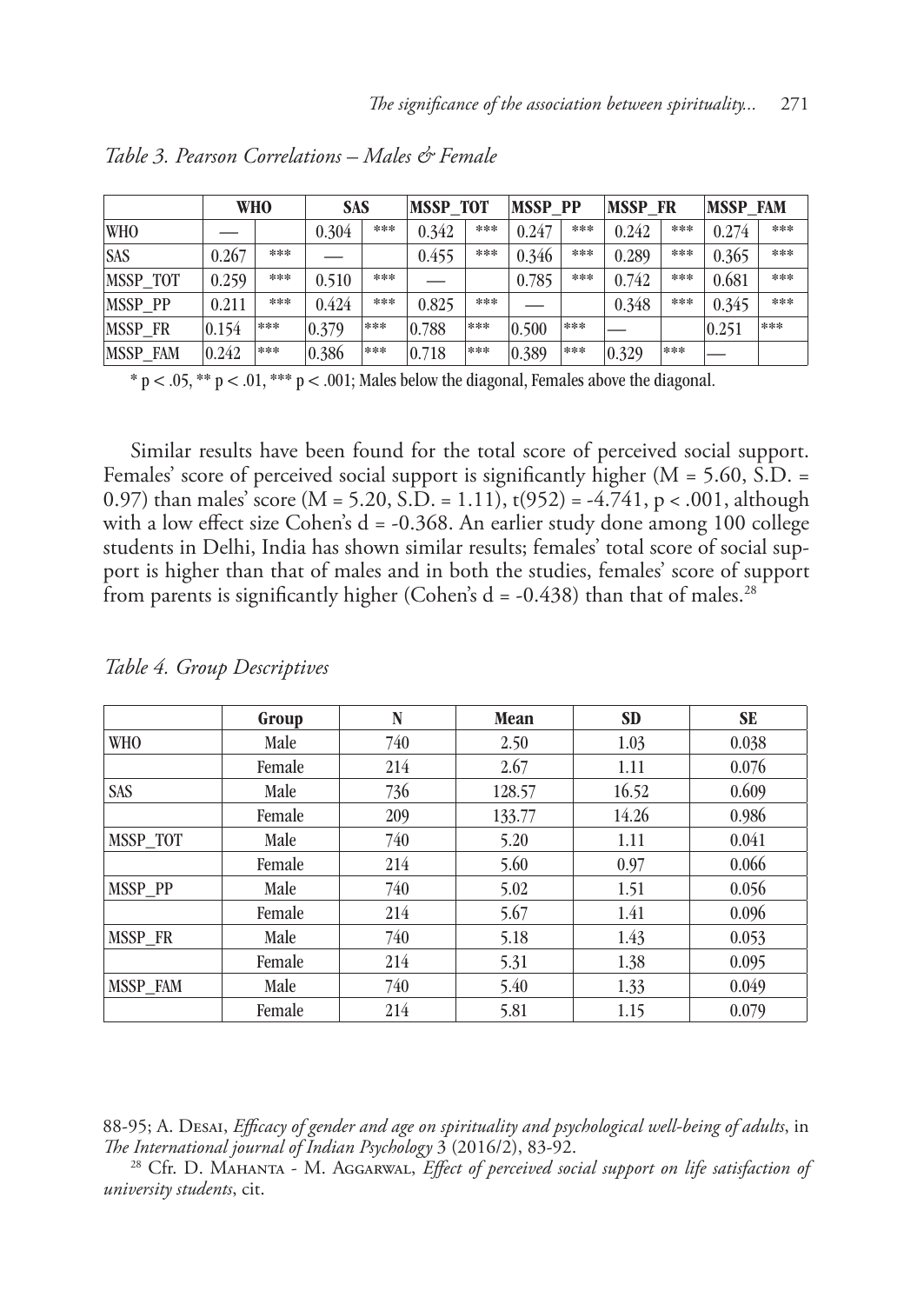|            |          | df  |         | Cohen's d |
|------------|----------|-----|---------|-----------|
| <b>WHO</b> | $-2.140$ | 952 | 0.033   | $-0.166$  |
| <b>SAS</b> | $-4.134$ | 943 | < 0.001 | $-0.324$  |
| MSSP TOT   | $-4.741$ | 952 | < 0.001 | $-0.368$  |
| MSSP PP    | $-5.648$ | 952 | < 0.001 | $-0.438$  |
| MSSP FR    | $-1.165$ | 952 | 0.244   | $-0.090$  |
| MSSP FAM   | $-4.107$ | 952 | < 0.001 | $-0.319$  |

*Table 5. Independent Samples T-Test – gender*

Note. Student's t-test.

#### 5.3. *Income differences*

We conducted a *one-way* ANOVA in order to find some differences in the levels of spirituality in three different groups of students belonging to three different kind of family income background (Group  $1 = 5000 - 10000$ ,  $N = 669$ ; Group  $2 = 510000 - 10000$ 20000, N = 209; Group  $3 = 20000+$ , N = 76). Results are shown in tab. 6.

|  |  |  |  |  |  |  |  | Table 6. Post Hoc Comparisons – Income |
|--|--|--|--|--|--|--|--|----------------------------------------|
|--|--|--|--|--|--|--|--|----------------------------------------|

|         |         | Mean<br>Difference | <b>SE</b> |          | Cohen's d | p tukey |
|---------|---------|--------------------|-----------|----------|-----------|---------|
| Group 1 | Group 2 | $-1.870$           | 1.275     | $-1.466$ | $-0.116$  | 0.298   |
|         | Group 3 | $-7.452$           | 1.970     | $-3.783$ | $-0.467$  | < 0.001 |
| Group 2 | Group 3 | $-5.582$           | 2.174     | $-2.568$ | $-0.348$  | 0.026   |

Results show a significant difference in the groups  $F(2, 942) = 7.550$ , p < .001, with a very low  $\eta^2 = 0.016$  and  $\omega^2 = 0.014$ . Spirituality increases from Group 1 (M = 128.72, S.D. = 16.08) to Group 2 (M = 130.59, S.D. = 16.47) and Group 3 (M = 136.18, S.D. = 14.82). The Tuckey post hoc test reveals that this increment of spirituality mean score from Group 1 to Group 3 is statistically significant (7.45, p  $\alpha$  .001, with a medium effect size Cohen's d = 0.467). We obtained similar increments from Group 2 to Group 3 (5.58, p = .026), with a medium effect size Cohen's  $d = 0.467$  but not from Group 1 to Group 2 (p = .298).

While some studies show that there is no one to one correlation between spirituality and material wealth, the result from this study is coherent with some earlier studies which declared that young people belonging to very low income background have a lower level of spirituality than that of higher income background.<sup>29</sup>

<sup>29</sup> Cfr. S. DEB - K. McGIRR - J. Sun, *Spirituality in Indian university students and its associations with socioeconomic status, religious background, social support and mental health*, cit.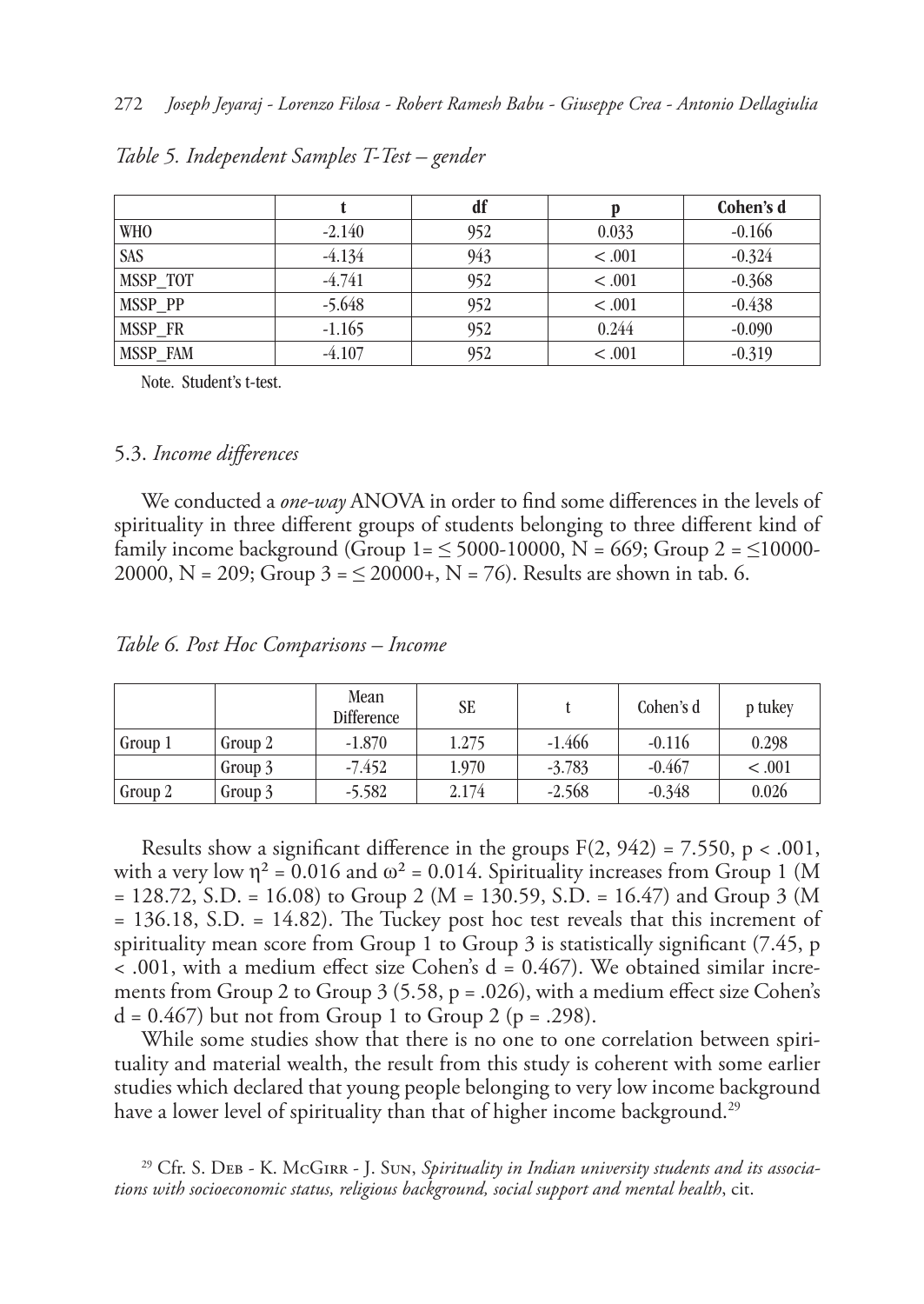### **Conclusion and Recommendations for Educators**

The first finding is that spirituality and well-being of Indian college students are significantly associated so, a spiritually sound young person will also tend to be psychologically healthy and happy. Hence, to possess an integrated personality as well as holistic spirituality, they could be encouraged to involve in spiritual activities like meditation, personal prayer, study of Scriptures and apply those values in everyday living.

Secondly, the level of spirituality of Indian female college students is found to be higher than that of males and the association between spirituality and well-being is stronger in females than in males. In India, more women than men have recourse to a spiritual way of life and also fulfil religious practices like praying daily, fasting and going to churches / temples while the men are busy doing business or working. The beneficial outcome of such a scenario is that women become the primary teachers of spirituality and religious practices to their children, as more women than men spend time with their children.

A small increase was found in the level of spirituality in students with higher income background as compared to those with very low income. We make a mention of it here because of the focus on "holistic spirituality" that was measured in this study. While faith in God might be similar in people of all income groups, the difference might be due to the need of those from low income background to work hard for food, clothing, housing and education that makes them to "practice religiosity" and not arrive at "holistic spirituality".

Young people could be helped to understand that spirituality is more than merely seeking divine help to fulfil needs and wants but that which helps to grow in the following four dimensions; transcendence, purpose in life, innerness and interconnectedness.

This study also shows that spirituality of young people is enhanced with positive support from family, friends and significant people and thus the communitarian nature of young people's spirituality is reaffirmed. Young people could be encouraged to join prayer groups like Jesus Youth, Couples for Christ, Praise and Worship groups and live their "communitarian spirituality" in a joyful manner and to ensure that their spirituality and well-being are well integrated, they could actively involve in volunteerism and in groups such as YMCA / YWCA, Scouts and Rovers and social justice fora.

A few limitations of the study are; sample of students is from a single college; a bigger sample of students from a cross section of the state would be beneficial. Secondly, it must be noted that Indian students might find it difficult to understand the exact meaning of the items of questionnaires.

In conclusion then, we affirm that the well-being of a young person is intrinsically related to their experience of spirituality and these two are in turn, enhanced by the social support they receive.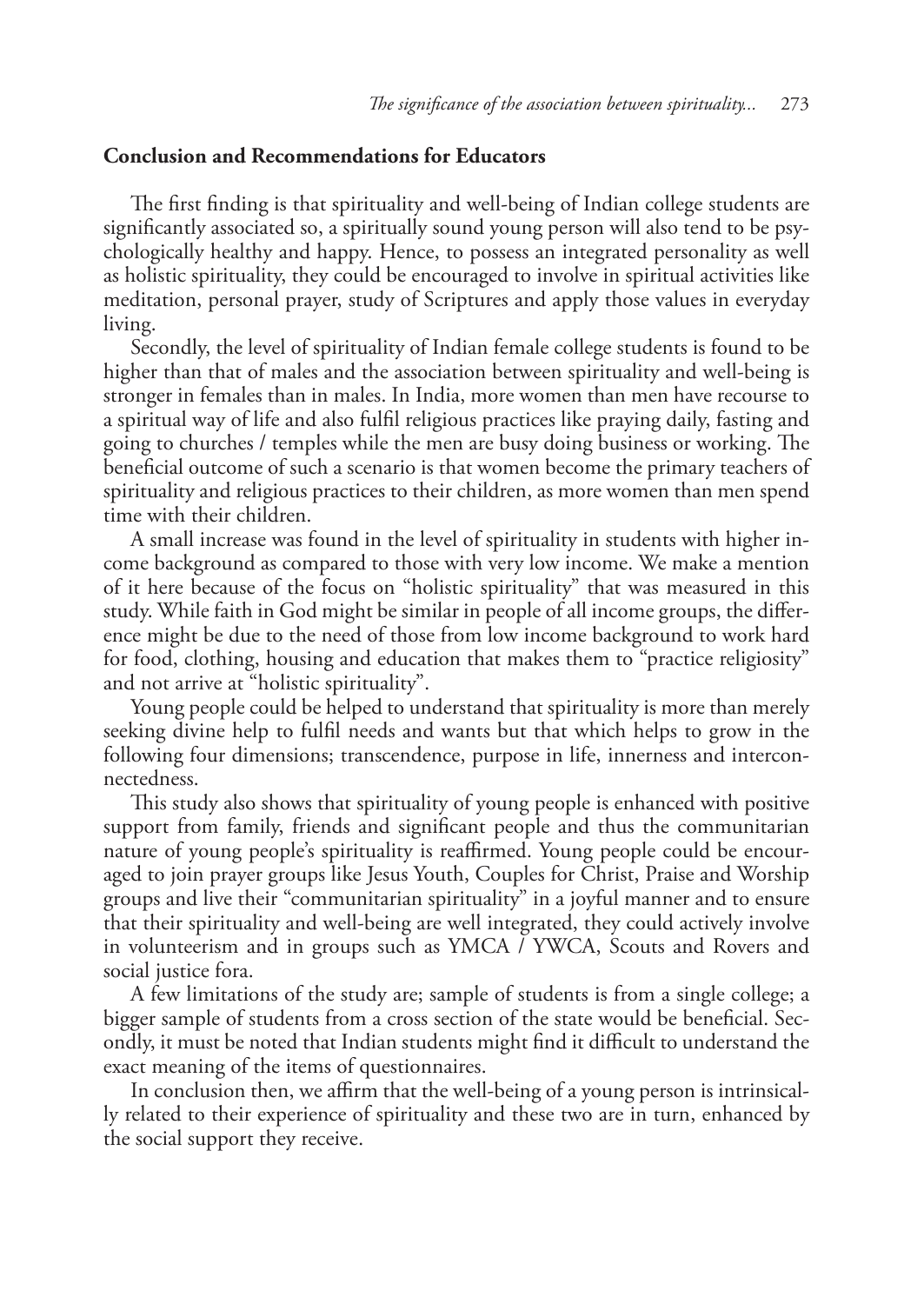274 *Joseph Jeyaraj - Lorenzo Filosa - Robert Ramesh Babu - Giuseppe Crea - Antonio Dellagiulia*

## **Bibliography**

- BARRERA M., Distinctions between social support concepts, measures, and models, in Amer*ican journal of community psychology* 14 (1986/4), 413-445.
- BURKHARDT M.A. NAGAI-JACOBSON M.G., *Dealing with spiritual concerns of clients in the community*, in *Journal of Community Health Nursing*» 2 (1985/4), 191-198.
- Chu P.S. Saucier D.A. Hafner E., *Meta-analysis of the relationships between social support and well-being in children and adolescents*, in *Journal of Social and Clinical Psychology* 29 (2010/6), 624-645.
- Cohen S., *Social relationships and health*, in *American psychologist* 59 (2004/8).
- Cohen S. Wills T.A., *Stress, social support, and the buffering hypothesis*, in *Psychological Bulletin* 98 (1985/2), 310-357.
- Deb S. McGirr K. Sun J., *Spirituality in Indian university students and its associations with socioeconomic status, religious background, social support and mental health*, in *Journal of Religion and Health* 55 (2016/5), 1623-1641.
- Desai A., *Efficacy of gender and age on spirituality and psychological well-being of adults*, in *The International journal of Indian Psychology* 3 (2016/2), 83-92.
- DIERENDONCK D.V. MOHAN K., *Some thoughts on spirituality and eudaimonic well-being*, in *Mental Health, Religion and Culture* 9 (2006/3), 227-238.
- Elkins D.N., *Psychotherapy and spirituality. Toward a theory of the soul*, in *Journal of Humanistic Psychology* 35 (1995), 78-98.
- Howden W.J., *Development and psychometric characteristics of the Spirituality Assessment Scale* (Doctoral Dissertation at Texas Woman's University), Denton, Texas 1993.
- Israel B.A. Schurman S.J., *Social support, control and the stress process*, in Glanz K. - Lewis F.M. - Rimer B.K. (edd.), *Health Behaviour and Health Education*, Jossey-Bass, San Francisco CA 1990, 187-215.
- Jacobs J.E. Lanza S. Osgood D.W. Eccles J.S. Wigfield A., *Changes in children's self-competence and values: gender and domain differences across grades one through twelve*, in *Child Development* (2002) 73, 509-527.
- Kennedy J.E. Kanthamani H. Palmer K., *Psychic and spiritual experiences, health, well-being and meaning in life*, in *Journal of parapsychology* 58 (1994), 353-383.
- KHAN M.A. SHIRAZI M. AHMED M., *Spirituality and life satisfaction among adolescents in India*, in *Journal of Subcontinental Researches* 3 (2011/7), 71-84.
- King S. Nicol D.N., *Organizational enhancement through recognition of individual spirituality. Reflections on Jacques and Jung*, in *Journal of Organizational Change Management* 12 (1999) 234-242.
- Koenig H.G., *Religion, spirituality, and health: The research and clinical implications*, in *International Scholarly Research Network-ISRN Psychiatry* (2012), Doi: 10.5402/ 2012/278730.
- Mahanta D. Aggarwal M., *Effect of perceived social support on life satisfaction of university students*, in *European Academic Research* 1 (2013/6), 1083-1094.
- Malecki C.K. Demaray M.K., *What type of support do they need? Investigating student adjustment as related to emotional, appraisal, information, and instrumental support*, in *School Psychology Quarterly* 18 (2003/3), 231-252.
- Mohan K., *Spirituality and well-being. An overview*, in Matthijs C. (ed.), *Consciousness and Transformation*, Ashram Press, Pondicherry Sri Aurobindo 2001, 227-253.